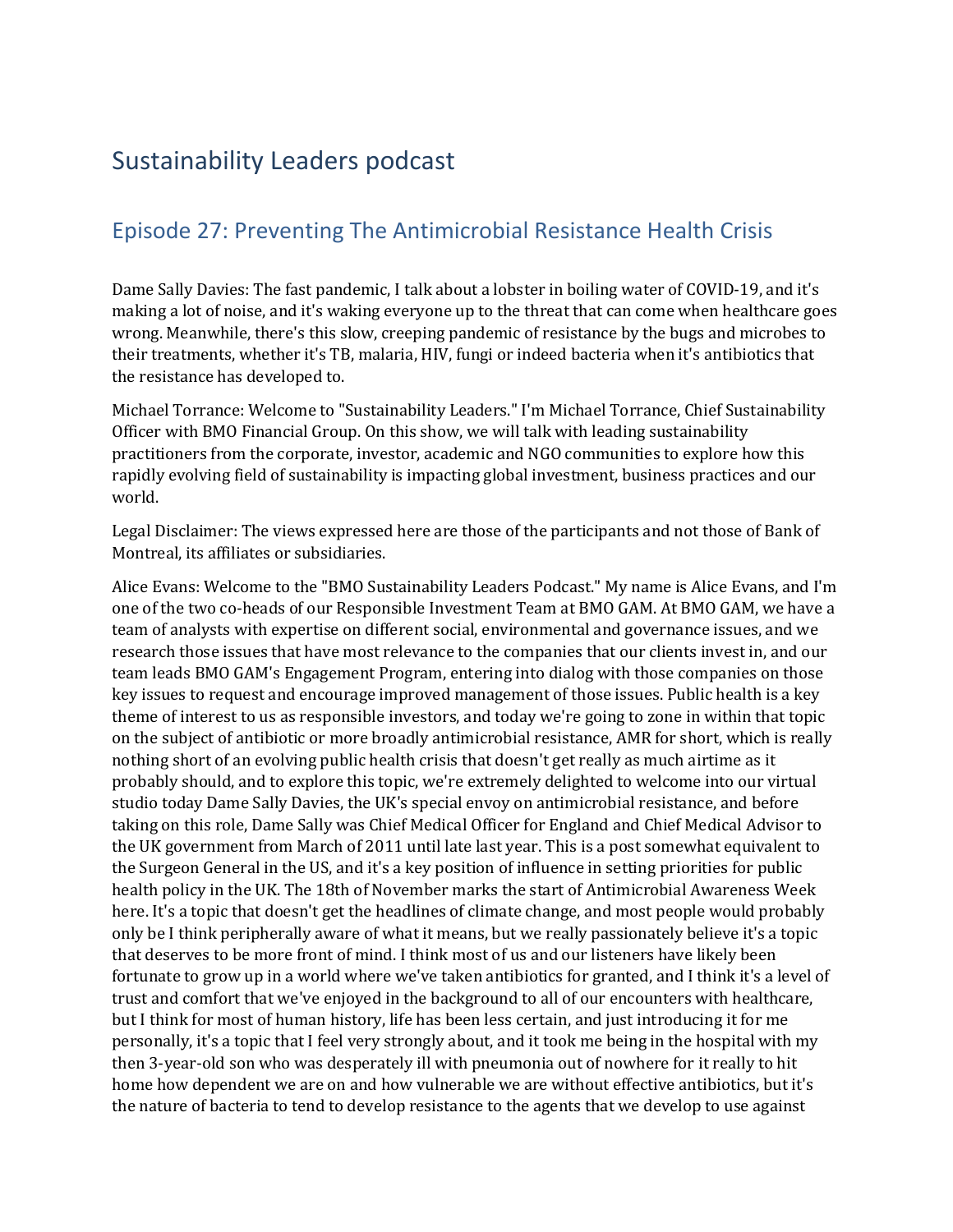intangible. Can you tell us, how do you explain AMR? Why has it become such a pressing issue? Can you paint us a picture of what the future might hold if we don't get to grips with it? them, and ever since the discovery of penicillin really, which was of course a transportational milestone in human health, we've managed to stay one step ahead of that evolving resistance, but I think many people are not aware that we are losing vital ground in the race. And so, Dame Sally, you issued really a call to arms on the topic of antimicrobial resistance during your tenure as Chief Medical Officer. It is a topic that can sometimes I think turn people off by being too technical or too

 developed to. Interestingly, earlier this year, World Health Organization published a list of their Dame Sally Davies: Thank you, Alice, and thank you, BMO, for being at the cutting edge. Well, just imagine as Fleming was discovering penicillin, there was a 6-year-old in Maryland in the United States, and she cut her face, and a few days later she was struggling to breathe because she'd got such swelling round her mouth and her throat that it was difficult to breathe, and they feared for her life, but actually she was one of the first patients to get penicillin, and within a week she was better. She was out of hospital. Your own story paints the picture beautifully, but think about the 60,000 newborn babies that die every year in India from sepsis, from uncontrolled infection, either because they can't get the antibiotics or because the antibiotics don't work. So when I was a young doctor, we had a plentiful supply of antibiotics, and when the natural resistance happened because it is a natural occurrence, the microbiologists would say to me, "Don't worry, Sally. Just swap the patient to this other drug." The problem is that we've been swapping patients to other drugs, and the bugs have been coming resistant to these newer drugs. Meanwhile, actually because we pay peanuts really for new antibiotics really as well as the old ones, we've got a very empty pipeline. No new clinical class of antibiotics has come into general practice and use since the late 1980s. That is a tragic story for a failure of the R and D system, and so what I think we're seeing at the moment is the fast pandemic. I talk about a lobster in boiling water of COVID-19, and it's making a lot of noise, and it's waking everybody up to the threat that can come when healthcare goes wrong. Meanwhile, there's this slow, creeping pandemic of resistance by the bugs and microbes to their treatments, whether it's TB, malaria, HIV, fungi or indeed bacteria when it's antibiotics that the resistance has most serious health threats for the 2020s. A pandemic with a virus was one, and another was antimicrobial resistance, and I don't want us to go back to the Armageddon that was pre-antibiotics. They underpin all of modern medicine. When I had a caesarean section, I was protected with antibiotics. Joint replacements, transplants, cancer treatments, diabetic patients: Most of, well, all of modern medicine actually relies on effective antibiotics and anti-infectives, and the bugs are beginning to win this race, and yet we haven't sorted the pipeline, and people aren't taking it seriously enough.

Alice Evans: I think in the UK at least, we are becoming more aware of being encouraged to use antibiotics more sparingly than of less indiscriminately when we get sick, which is of course part of the problem, that overuse in healthcare, but even the overuse in healthcare isn't the only issue contributing to the problem, is it? We live in an ecosystem.

Dame Sally Davies: No, sadly you're right, but over 40 percent of the UK's total antibiotic use is in humans, chickens and pigs, and globally more than 70 percent of antibiotics goes into animals and fish, shellfish production as well as in crop-spraying. We have been making strides in this country. Between 2014 and 2017, our general practitioners reduced their use by 7.3 percent, so we are getting the message out there in this country. Meanwhile, our pig manufacturers have reduced their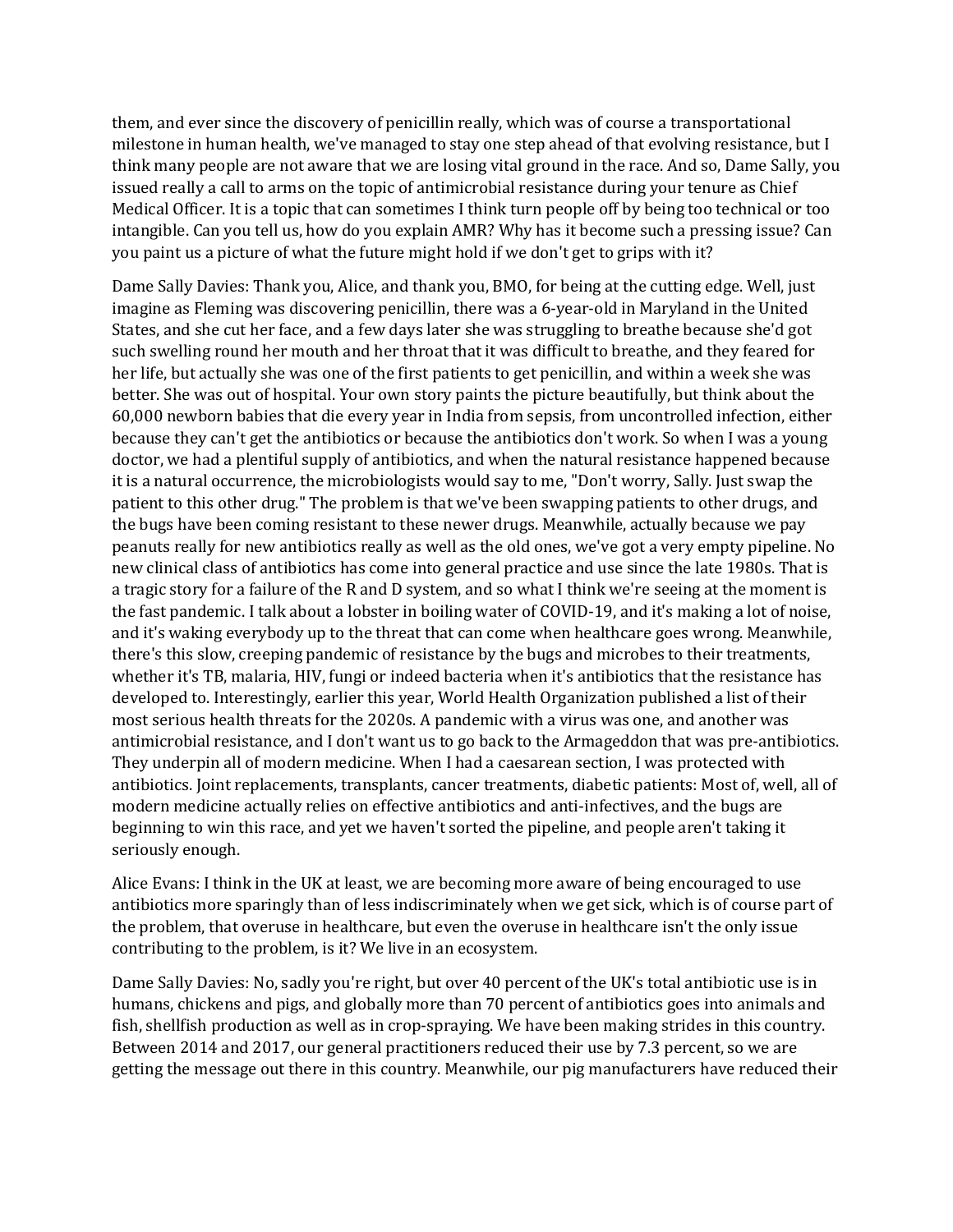use ... our chicken ... I don't know what the word is. Growers is not the right word, but the people who ...

#### Alice Evans: Farmers?

 us. Meanwhile, it's just amazing that over 70 percent of antibiotics are peed or pooed out by from York University showed that of the 700 rivers they looked at, most of them had antibiotic Dame Sally Davies: Yeah, thank you, our chicken farmers have reduced their use of antibiotics dramatically, more than 80 percent, so in this country we're making progress, but there's still a long way to go. We'd like more here, but across the world. Meanwhile, the environment is involved as well, so in making drugs, as they are made, the effluent from factories pours out into the streams, rivers, surface water, and then eventually reaches oceans and that sort of thing, and that's bad for animals, so that means humans, food chain animals and fish, so that contaminates. A recent study residue. The Thames does, the Danube does, the Iowa River does, so it's not just low-income countries that have a problem with contamination that can increase the risk of resistance developing or of infection with resistant organisms and consequent problems. It's all of us that need to attend to what we're doing and how we do it.

 Alice Evans: So as you say actually a lot of progress is being made on management of antibiotic use in countries like the UK. How are the more developing countries starting to address it?

 piece of legislation to limit the concentration of antibiotic pollution. We need other countries to Dame Sally Davies: Well, I'm very worried about this because it is a development issue. At the moment, more people die of lack of access than resistance, but that's going to change in the not too far future, and modern medicine and strong health systems underpin economies and development, so we need to help countries get this right. In 2016, the world agreed that every country would prepare a One Health National Action Plan. I think 132 countries now have plans. Another 50 or more are in development, but it's easy to write a plan. It's another thing to find the money and then make it happen, so everyone is trying to work on it, but it's hard work, and it's very difficult, and we need much more awareness in the professionals and in the public, and as countries develop, they inevitably need to use appropriately more antibiotics, so we also need to bring more antibiotics through, new ones, so that as the old ones become ... The bacteria and fungi, et cetera, get resistance, there's something else to move to, and we're not winning like that, but we are seeing countries making big efforts. I'll give you a couple of examples. India is consulting on an innovative support them and introduce similar legislation. China saying that it will take out all antibiotics from animal feed before the end of the year and banning...

### Alice Evans: Wow.

 steps, and most of them are making them because they recognize the importance, but that means Dame Sally Davies: Yeah. There are ... One has to congratulate these countries that are making big we've got to keep talking about it and finding the data and showing them. Others are shifting their behaviors because of either investors or consumers, so you <Indistinct> you have a role. We have a role.

Alice Evans: So we are of course already in the midst of a public health crisis. I think COVID-19 exploding around the world has given us probably a wake-up call about the potential societal and economic impact of a public health crisis, but I expect it's having an effect on the issue of antimicrobial resistance itself and probably impacting the action that is being taken to address it. I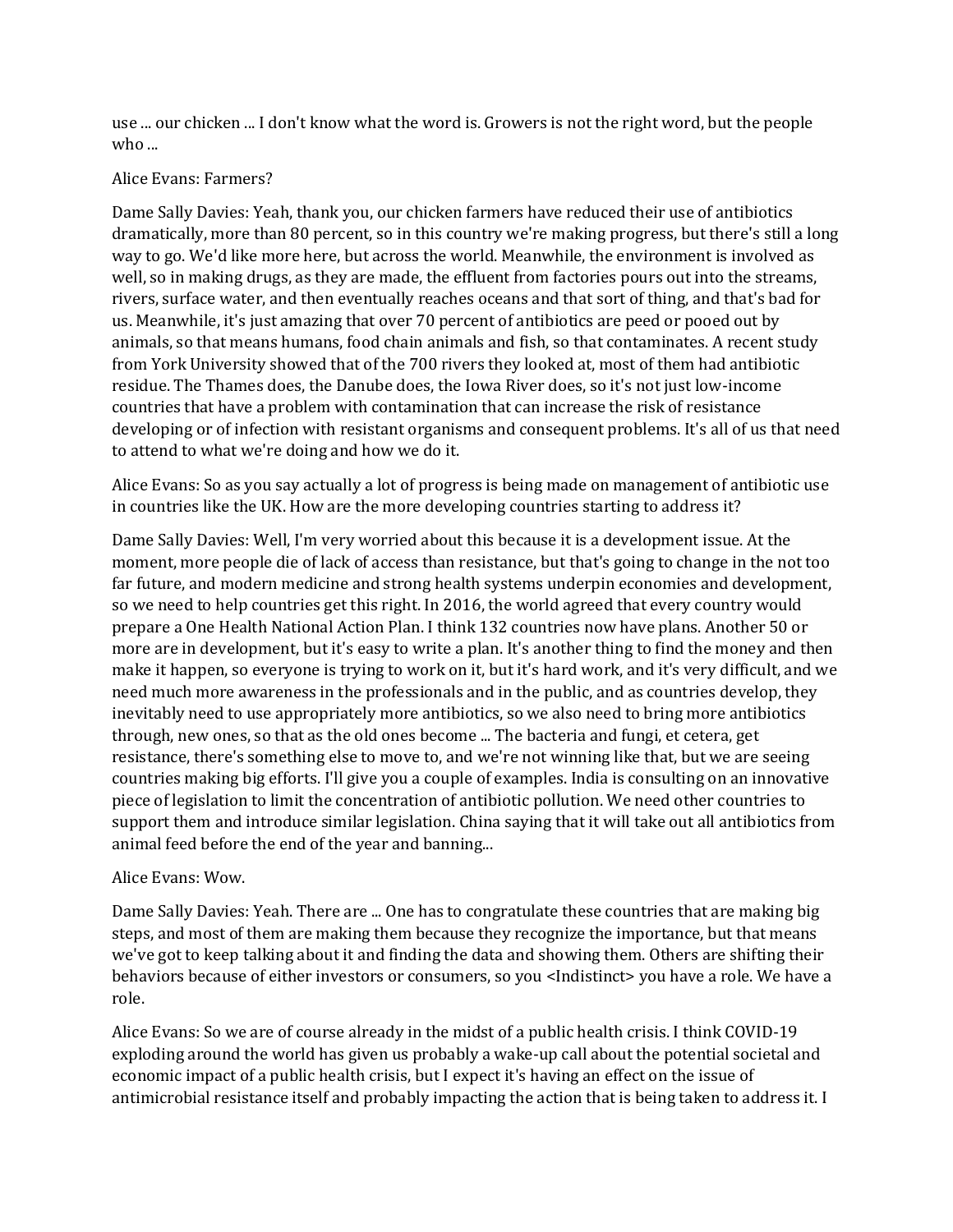don't know if it's impeding it or accelerating it. Sally, do you have ... What do you see as the impact of the current pandemic?

 that, "Ah, so global health threats impact health, life, livelihoods and the whole fabric of our social mother used to say when I was a kid, "A stitch in time saves nine." You're better taking action data to overcome COVID, but also much more in surveillance and in rapid diagnostics for AMR? I Dame Sally Davies: The early data that we're hearing is that far more antibiotics are being prescribed nationally because doctors are worried about their patients, but actually inappropriately because although only about 8 percent of patients in one study had secondary bacterial or fungal coinfection, 72 percent of the patients were given antibiotics and antifungals, so we know that they're likely to be overused, and that does give us a worry, but isn't it interesting? Here we are in the middle of this sad and tragic pandemic, and everyone is waking up to the fact structures." They're also seeing that prevention is a lot cheaper than cure, and that you, as my before there are problems, and we're seeing unprecedented global cooperation for COVID across industries, sectors, governments and a shared vision, and that gives me hope maybe we can do that with AMR. It's the first pandemic we've been facing in the digital age, so can we use technology and would argue that COVID is the lobster dropped in the boiling water pot making a big noise, but AMR is the lobster in cold water slowly heating up, but the impact is going to be even greater. This is a creeping, long-term pandemic, so if we can't make progress now with COVID happening and demonstrating the issues, then it will be tragic for all of us.

 investor year of action on AMR this year in 2020, and I was wondering, why do you think it's important for investors to be giving attention to this issue? What can we do? Alice Evans: Here's hoping that we can and that even though it's opening eyes to the urgency of the issue and that we need to take a long-term approach, I hope that the economic and logistical challenges that we're facing with the current crisis doesn't obscure that. I think it's clear this is a multifaceted problem, and we can't solve it quickly or once and for all time. It's going to be an ongoing process and involve collaboration of lots of different sectors and people. We've declared an

 purchasing habits move away from livestock farms on antibiotics, consumer power behind those. Imagine what we could do if we really put pressure on fast food chains and other food chains to up Dame Sally Davies: Thank you. I absolutely agree. If this is a problem for all of us for all kinds, then we all have to sort it out, and I think that we've tried a lot from the public sector and through research to understand things, but if you look at how the big changes happen, they're through investor push and consumer pull, and this global threat is like every other. It doesn't respect our borders. If we're going to deliver the sustainable development goals, we've got to have sustainable solutions to our world's biggest challenges, and that's vital to investors because we need effective infrastructure, and we need to protect our shared environment while boosting productivity, and I would argue that our strategies can be made so that we can go forward. We've seen the impact of COVID-19. If investments are directed so as to promote sustainability, whether agriculture, water or healthcare, then investors will gain in the long-term, and antimicrobial resistance not only undermines our ability to treat humans and animal infections, but actually to invest in healthcare or environmental systems, it's going to impact investors, so that's why they need to think now about mitigating risks and making sure that we are all secure going forwards. We've seen the global the standards of food production. In the US, they've got a really great scorecard that helps consumers understand different company policies on antibiotic use in fast food restaurants. It's absolutely changed behaviors, which has changed how those companies behave, which helps us all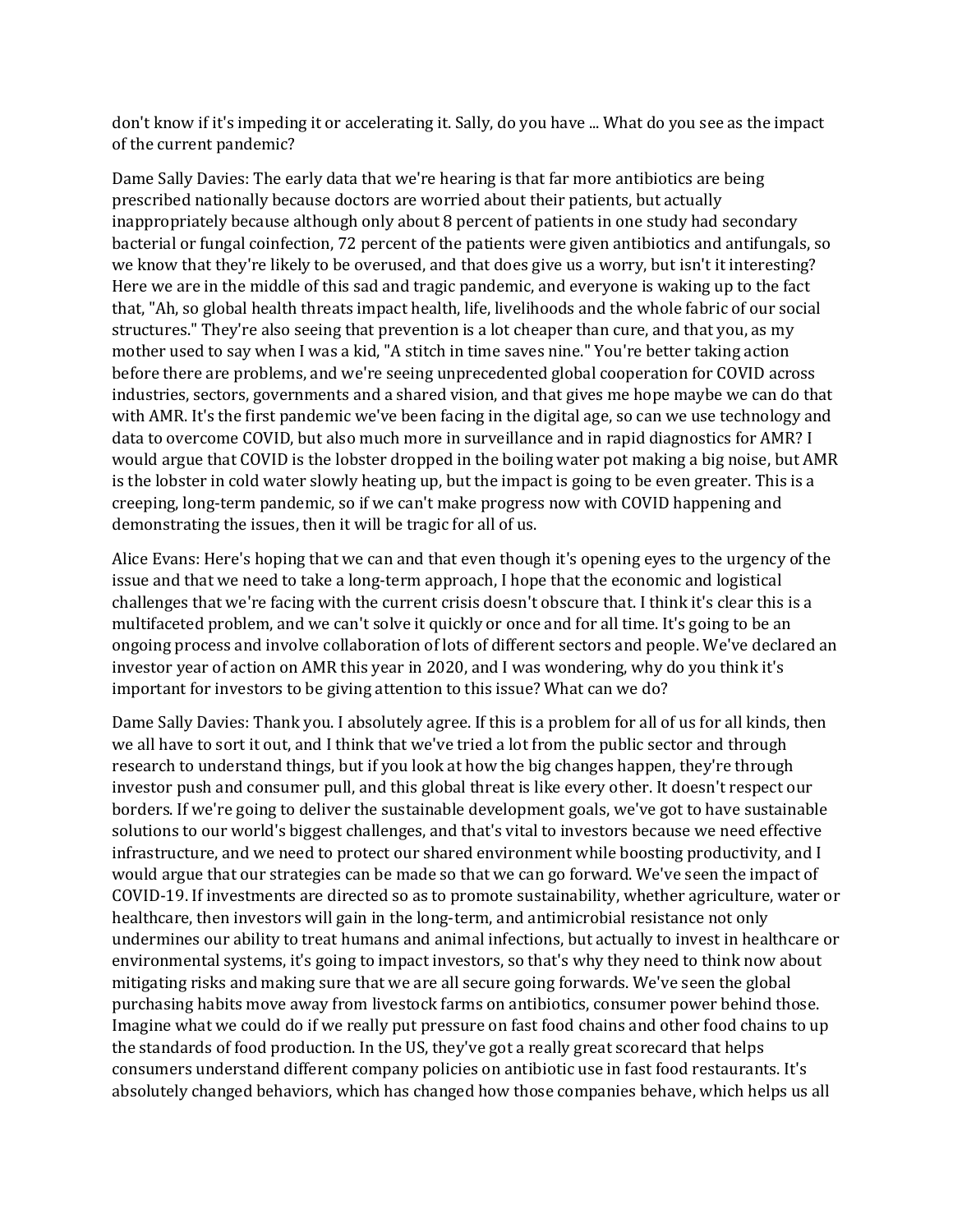sustainably sourced goods. We've got the power to make change, and investors can back people to do is, as investors and as people, but let's start with investors, integrate AMR into your ESG and your investment decisions. You play a vital role. You can leverage change, and I'm sure it's going to benefit your portfolios and the livelihoods of many, so it really needs doing, and as an over the world. We really need that level of transparency here in the UK and across the rest of the world, and investors help us get ahead of the game, but you can also help us by investing in sustainable practices. The World Economic Forum is doing its great reset. How do we move global economies forward to future-proof their investments and the economies? So what I really need individual, wash your hands, be careful and make sure that if the doctor says you don't need antibiotics, you don't argue. You've probably got a virus that antibiotics won't cure.

Alice Evans: Sally, thank you so much. Thank you for sharing your knowledge and your passion on this topic.

#### Dame Sally Davies: Thank you.

Alice Evans: As investors at BMO GAM, we have taken up the challenge on this topic, and we've been engaging in dialog with companies involved with and exposed to the issue of antimicrobial resistance from pharma to restaurant groups and up the chain to food producers. We as investors are raising awareness. We're emphasizing the importance of the topic to us and trying to better understand where the barriers to action lie, needed trying to use what influence we may have as investors to press for progress, and in these conversations, we've seen really a wide range of responses and degree of willingness and strategic importance given to getting to grips with this issue. Within these conversations, GlaxoSmithKline is a company that we've seen at the forefront of pharma industry action, and for the second part of this conversation, I'd like to introduce our lead analyst on the topic at BMO GAM, Catherine McCabe, for a discussion with James Anderson from Glaxo about their approach. Catherine?

 Catherine McCabe: Thank you, Alice. Yes, my name is Catherine McCabe, and I'm an analyst in the Responsible Investment Team covering public health issues, and I've been leading engagement on AMR since the beginning of last year, and we're delighted to be joined by James Anderson, who's the head of AMR within GSK's Comms and Government Affairs function. He leads work to enable the pharma industry to work with partners around the world so that they can continue to produce antibiotics and vaccines, and, James, it would be great if you could explain how you became involved so closely with work on AMR.

 challenge that we face as a global society, which is that with most medicines, company invest and to that new one as well. So the model for medicine development for companies like GSK to invest was a big problem because antibiotics do underpin so many aspects of healthcare, and that was James Anderson: Thanks very much, Catherine, and I'm really pleased to be here talking to you. I first came across AMR, antimicrobial resistance, over 10 years ago, and I was fascinated with the then sell them to make a profit, and the better the medicine is, the more of the medicine that gets sold, and the more profit the company gets. That system works well, I would argue, to generate innovation in most areas, but in antibiotics it doesn't work because when you produce a new antibiotic, it should be used very carefully, and that means often in very small volumes to only treat those patients that can't be treated with anything else, and that's because that the more that an antibiotic gets used, so if it's the new one and it gets used a lot, then bacteria will develop resistance into our pipeline, our R and D works well, but it really doesn't work in the case of antibiotics, so that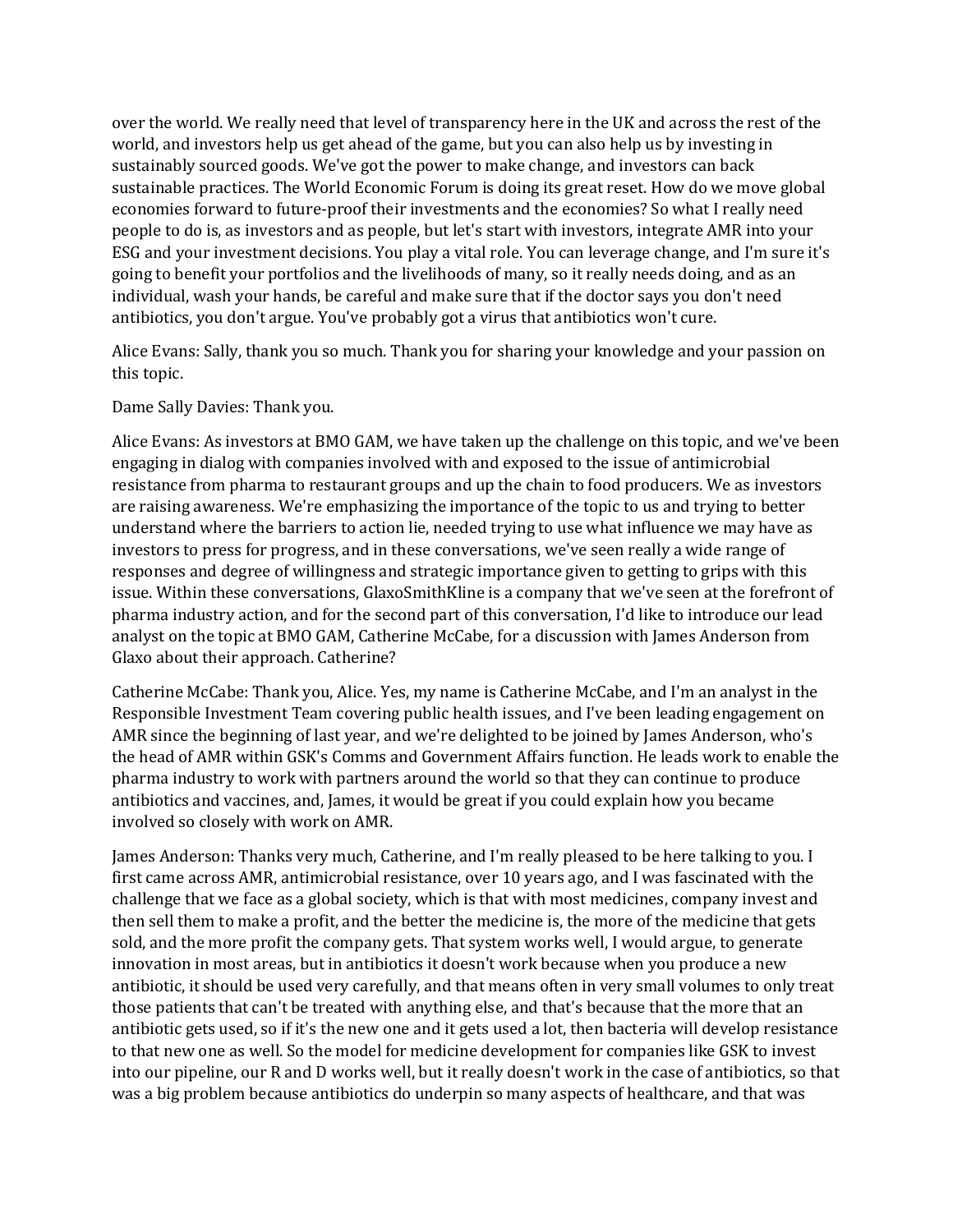what attracted me to really try and see if we could solve this one. Clearly over the last few years since then, with a lot of thanks to Dame Sally and others who've led the way around the world to make the changes that are necessary, we have seen real progress, and I look forward to talking about that as we move through the conversation.

Catherine McCabe: Yes, thank you, James. I think it's absolutely true that antibiotics are very unusual in the sense that usually a pharma company would expect to be paid more if more of a particular drug is sold, but in the case of antibiotics, you're absolutely right to say that we need to conserve their effectiveness, and that comes down to responsible use, and GSK has really been a very vocal proponent of new commercial models to try and help reinvigorate antibiotic R and D as we've seen so many of GSK's peers exit from this space, so we really need to create a more sustainable antibiotic pipeline, and it would be helpful if you could share your thoughts on this.

 The other thing to think about is why it's so hard is that what we need are genuinely new that's because the commercial model doesn't work, as we've said before. GSK and other companies subscription model where on some months, you may not watch any Netflix at all, whereas in other James Anderson: So I think that's exactly right. The current model doesn't work, and yet we need to invest into this very challenging scientific area. We need expert researchers who specialize in studying bacteria and developing antibiotics, and we have to keep this investment going because bacteria continue to evolve and continue to develop resistance to all the current antibiotics that we have, so we will always need new antibiotics in the pipeline. Now, GSK has continued to invest into its antibiotics R and D for very many years. In fact, we've been active in antibiotics since about the Second World War, where we provided significant quantities of penicillin into the war effort, but in recent years, you're right, many other companies have decided for economic reasons to stop. Now, GSK has taken a flexible and innovative approach. We've developed a series of partnerships which include funding from external sources, and that has really helped us sustain our investment continuously over the recent decades. Like many companies, we've had several failed assets, several failed antibiotics that have been in development, but then something has happened and they've not reached patients at the end of the development pathway, but we do now have one that is currently in phase three, so that's the final stage of development and looking pretty promising. antibiotics, not just ones that are incrementally different, and that's because they are likely to avoid resistance development for a longer period of time, not guaranteed but on average, because the bacteria will not be used in any way to these new antibiotics, so that increases the challenges as well. Now, the good thing is, there is a fair bit of public money going into the early stages of research, which has built out a robust pipeline for early stage assets, but then there's a gap, and over the summer launched the AMR action fund, which is intended to specifically fill that gap for a period of time and deliver two to four of these desperately needed novel, highly novel antibiotics to patients over the next decade, but even with that, that won't be enough to really attract and sustain the investment that we need over the long term into the future. In order to do that, we do need to correct the market dynamics so that really companies that are successful with their investments get a financial return on those investments, so the challenge again comes back to what I said at the beginning, that we need a model that rewards company based on a different value measure for the antibiotic they produce rather than simply the price times the number of packs of medicine that are sold. We've seen a couple of what I think are really promising examples of this starting to happen, both of which involve a type of subscription model, and you can imagine the Netflix type of months you may spend a lot of time watching Netflix, but you pay the same amount each month, and that's the key principle that is being employed both, first of all of in the UK by a pilot that is run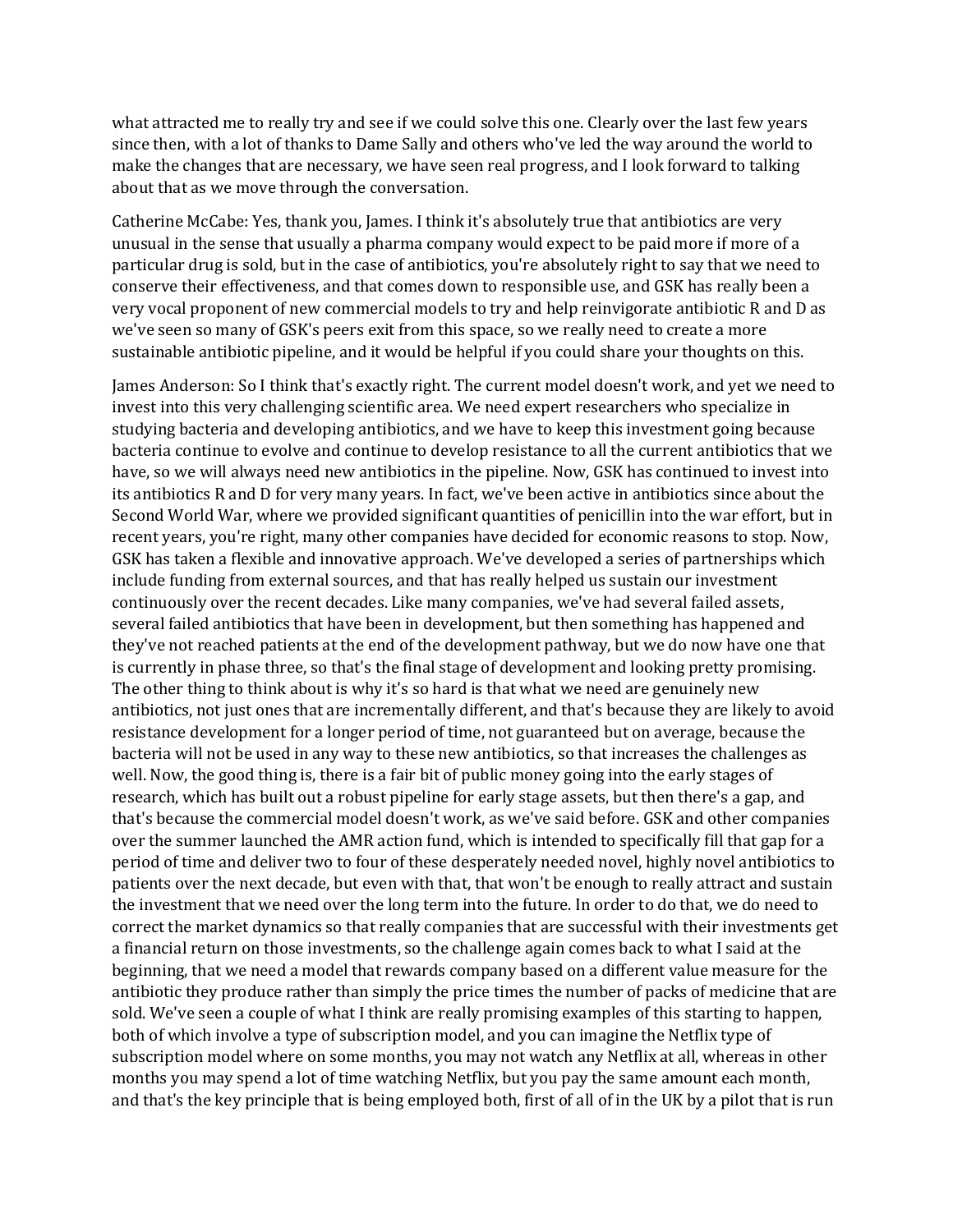in the UK by NICE and the NHS as well as supported by the government, and also in the US there's a proposal that's really following along very similar lines. We think that could make a very significant difference to the economics involved here, and we're actively involved and hopeful that this will be a concrete step of progress.

Catherine McCabe: Yes, I think that's really interesting, and I think you've conveyed how many positive developments there have only very recently been, and we really hope that all of these different initiatives will help to make sure that their pipeline is sustainable, as you say. There was quite a lot of funding going into early stage antibiotic R and D, but in the latter stages, which tend to be the most challenging stages, they were simply not receiving enough funding, and having the collaboration between different pharmaceutical companies and not-for-profits will hopefully help to create a much more robust picture and bring more antibiotics, which are so urgently needed, to market. And also on the commercial side of things, I think obviously the initiatives you spoke about are still in the pilot stage, but it just goes to show that we have to have innovative thinking to try and solve the economic conundrum that we currently have, and it's great that the UK has been at the forefront of trying to think creatively about such a difficult problem. If we take a step back and think about the antibiotics which are currently available, Dame Sally helpfully articulated to us how there are many different factors driving AMR, including antibiotic residues in wastewater, and it would be interesting to hear your thoughts on how GSK is taking action to mitigate the environmental risks and potentially the public health risks associated with antibiotic manufacturing.

 needed to do is to develop some very sensitive tests to understand how much antibiotics, if any, sure that our supply chain, so the suppliers of some of the chemicals that go into our medicines, also our supply chain in order to make sure those standards are fully applied. I think the last thing I'd common standards to how this manufacturing should be done. Now, that covers about 40 percent signed up to hitting these very tight targets, so one of the things we think is important is that the remaining companies to step up their efforts to reach the high standards that all the Alliance James Anderson: So that is another important area for GSK and for the industry more broadly. Clearly anytime antibiotics get in contact with bacteria, those bacteria start to evolve and develop resistance potentially. Antibiotics reach bacteria in the environment from a number of different roots. Farmers often use antibiotics on their crops or on their animals. As patients or animals that are treated with antibiotics excrete those antibiotics, they also reach the environment, but there is a certain fraction, relatively small but important, that does get released into the environment as a result of antibiotic manufacturing. Clearly that is something that we can and should control very rigorously, and indeed GSK has been taking a very proactive approach to this, so the first thing we were leaking out of our factories. Then we needed to take steps to make sure that that stopped, and indeed this has been the process that we've been going through over the last few years, and I'm pleased to say that we're really near the end of that journey, and then the third key thing is to make have those same rigorous sets of standards involved, so we are now very actively working across say here is that the industry has come together to form an AMR alliance which has set a set of of the total antibiotics that are produced around the world. That means obviously there's the rest, the other 60 percent which come from companies, often smaller ones, often localized that haven't larger procurers of antibiotics such as the NHS actually start to distinguish between antibiotics that have been made responsibly from those that haven't. We think that will really encourage those companies are as well.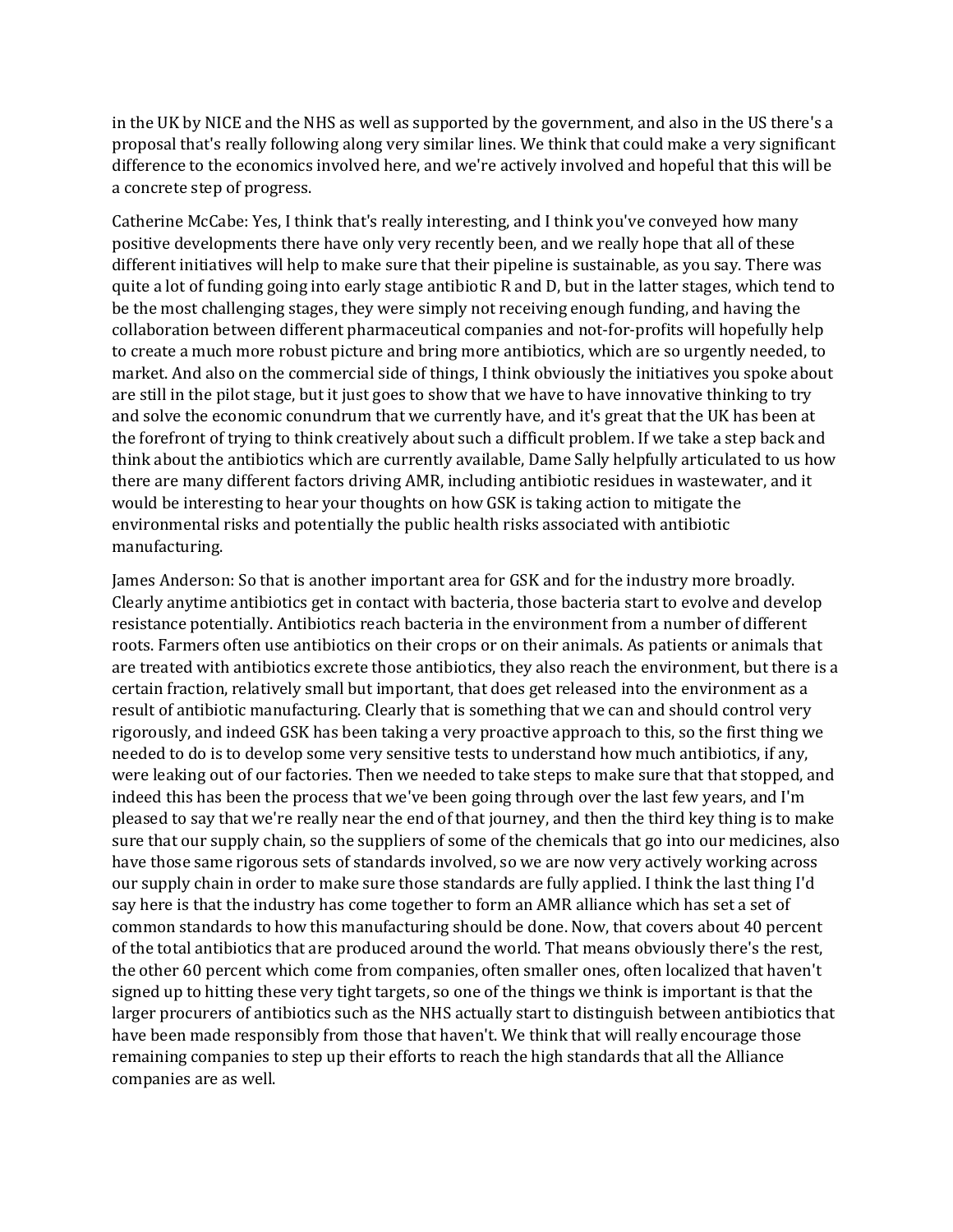Catherine McCabe: I was very interested indeed to read about the AMR Alliance's work, and I think what's key with what GSK has done, as James explained, is to really take ownership of not only its own sites manufacturing antibiotics, but also the sites of its suppliers, so when you have both sides of the equation adhering to their limits which have been agreed, then hopefully you can really mitigate the risks associated with manufacturing antibiotics, and I'd just like to talk about now, once antibiotics are actually in circulation for people to use, once they're on the shelf, stewardship is absolutely key, and it's something we've touched on in this conversation, and we use the term "stewardship" to describe effectively measures to prevent the overuse and misuse of antibiotics, and it would be great if you could shed some light on how GSK monitors resistance patterns to antibiotics, and how can you use the data gathered to help ensure that timely action is taken to combat AMR?

 order to make sure antibiotics are used carefully, and that system absolutely needs to include and the second thing we do is, we work through our sales reps and our medical teams again all respiratory infections, which often are coughs and colds, and oftentimes those are actually caused James Anderson: I think that's right. There's a package of actions that the system needs to take in healthcare professionals, pharma companies and all the other stakeholders who are involved, so what GSK does really is two things. First of all, we do conduct a pretty broad-reaching surveillance program, which means we take samples of bacteria from hospitals and from patients around the world and then analyze them to understand the patterns of resistance that may or may not exist, around the world to help explain and educate doctors about, first of all, what the resistance patterns may look like in their local region, but secondly, how our products should and should not be used in different types of patients. Clearly a lot of antibiotics are used for patients with by viruses, not bacteria. Distinguishing between the two is very tricky, but being clear, as clear as we can to help doctors make that distinction we see as a very important aspect of our overall programs.

Catherine McCabe: Obviously looking to the future, we need better conservation of our existing antibiotics as well as a pipeline of new antibiotics, and certainly what I hadn't realized before preparing to engage pharmaceuticals on AMR is how challenging it is from a scientific perspective, and this is something we touched on at the beginning of our conversation, to actually find new antibiotics. I think we're almost lulled into a sense of false security on this because antibiotics are so commonly used, it's difficult to bear in mind actually that there are enormous challenges and actually breaking through bacteria's defenses and finding substances which are toxic to bacteria but not toxic to humans, and it'd be helpful to hear your views on where you see the most progress being made in antibiotic innovation.

 ocean as well as, of course, on humans and every other species that exist, so the other fact I always think is amazing is that the human body consists of about the same number of bacterial cells as it does of human cells, and of course there are many, many, many different types of bacteria, some of James Anderson: I think the first thing to talk about is actually how amazing bacteria are. They've been around for billions of years. They have evolved to be able to exist to live in the harshest environments on the planet, whether that's in the Arctic, whether it's in volcanic vents under the which are helpful to us and some of which are harmful or some of which can be harmful if they get into the wrong places. They also, if that wasn't enough, they also create ... They've got various defense mechanisms that they use to avoid the harmful effects to them of chemicals like antibiotics, so all that's to say, bacteria are pretty amazing. They're a tough threat to manage, and that's part of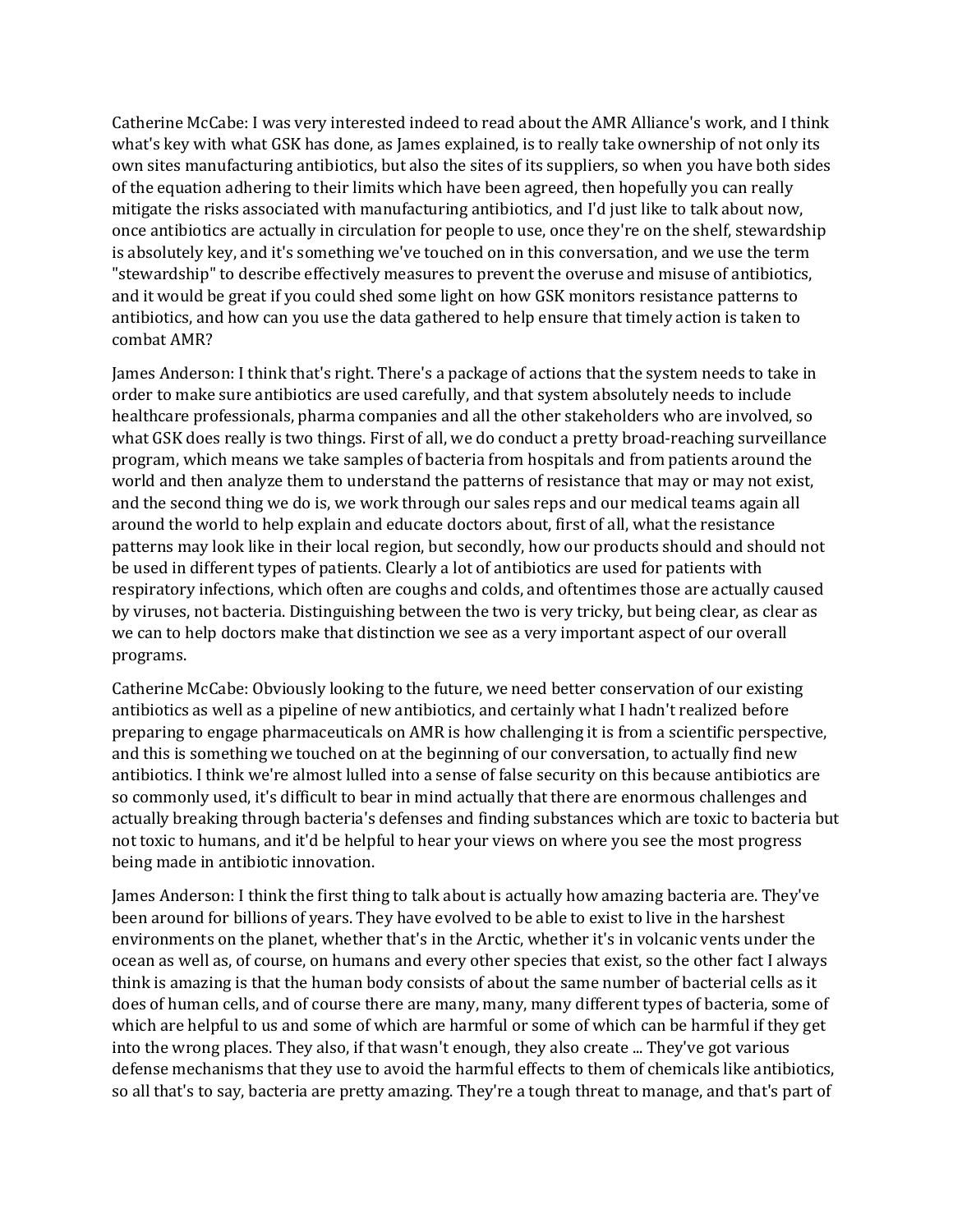approaches are being pursued that range from new, often genetically defined targets within so things like monoclonal antibodies that are also being used against COVID, of course, of moment, the reason why it is very tricky to come up with chemicals that are strong enough to overcome all of those challenges, but as you say, don't harm the patient. Now, a number of different new bacteria that can lead to new chemicals, so new types of antibiotics with a different function, different way that they work inside the bacterial cell. There are also what we call larger molecules, which would offer a different type of therapeutic approach, but the one I think is quite fascinating is what are called bacteriophages. These are a specific type of virus that only kill bacteria, and they often are very selective which bacteria they kill as well, so there have been efforts, not yet sufficient in my opinion but growing, to identify those bacteriophage, develop them up in the right quantities and be able to deliver them to patients as a completely new mechanism to kill the bacteria that are infecting those patients. I should say it's not completely new because in a few countries, in particular Russia, they have been using this type of approach for a while, but it has never been developed in the rigorous way that we would expect it to be done before it can be used widely in Western countries.

 Catherine McCabe: That's very interesting, James. Thank you for giving us an overview of the key areas of progress. It just goes to show we really shouldn't underestimate bacteria, and that we are less human than we thought. I think this is such an exciting space to watch, and we'll obviously see a great deal of exciting progress hopefully over the medium and long term. I think the final point we wanted to discuss with you is obviously, hopefully we see new antibiotics coming into the market, but we absolutely have to acknowledge that we need to reduce our dependence on antibiotics in the first place, and there are various ways we can do that, and one key piece in the puzzle is vaccines, and you may not already know this, but GSK is one of the world's largest vaccine companies, and it would be interesting if you could explain how vaccines can actually help to prevent antibiotic use as well as saving millions of lives across the world.

 often antibiotics are used incorrectly to treat patients with flu, for example, so by reducing the James Anderson: That's exactly right. Vaccines do already play a very significant role in this and have the potential to do even more in the future. So by protecting people from becoming infected in the first place, of course there's a direct reduction in the use of antibiotics that are needed for those patients. If you don't get infected, you're not going to need a treatment, so that applies to vaccines for bacterial infections such as strep pneumoniae. There are also vaccines that prevent against other types of disease, including viral diseases, flu for example, that by avoiding those diseases, number of those patients or reducing them going to see the doctor, you also reduce the amount of antibiotics that get used, thereby helping slow resistance. There's some really exciting development in this area because as the vaccine technology has been advancing, and again as we've seen with COVID currently, some of the new technology approaches really open up the possibilities to create vaccines to more of these targets, particularly on the bacterial side, but very much on the virus side as well, and that could increase the proportion of infections that we can potentially protect people against in healthcare systems. So an example of that would be often people who go into hospital for a surgical procedure will be given antibiotics prophylactically ... that means in advance. They don't have an infection, but it's to make sure they don't get an infection, but what would be better really is if we had a vaccine that could be given to those people instead. Then we wouldn't need to use the antibiotics for them. They'd be protected by the vaccine. They wouldn't get the infection, and yet we would save ... We would avoid the use of antibiotics, so vaccines already play a massive role around the world in protecting people from these infections in reducing the amount of antibiotics that do